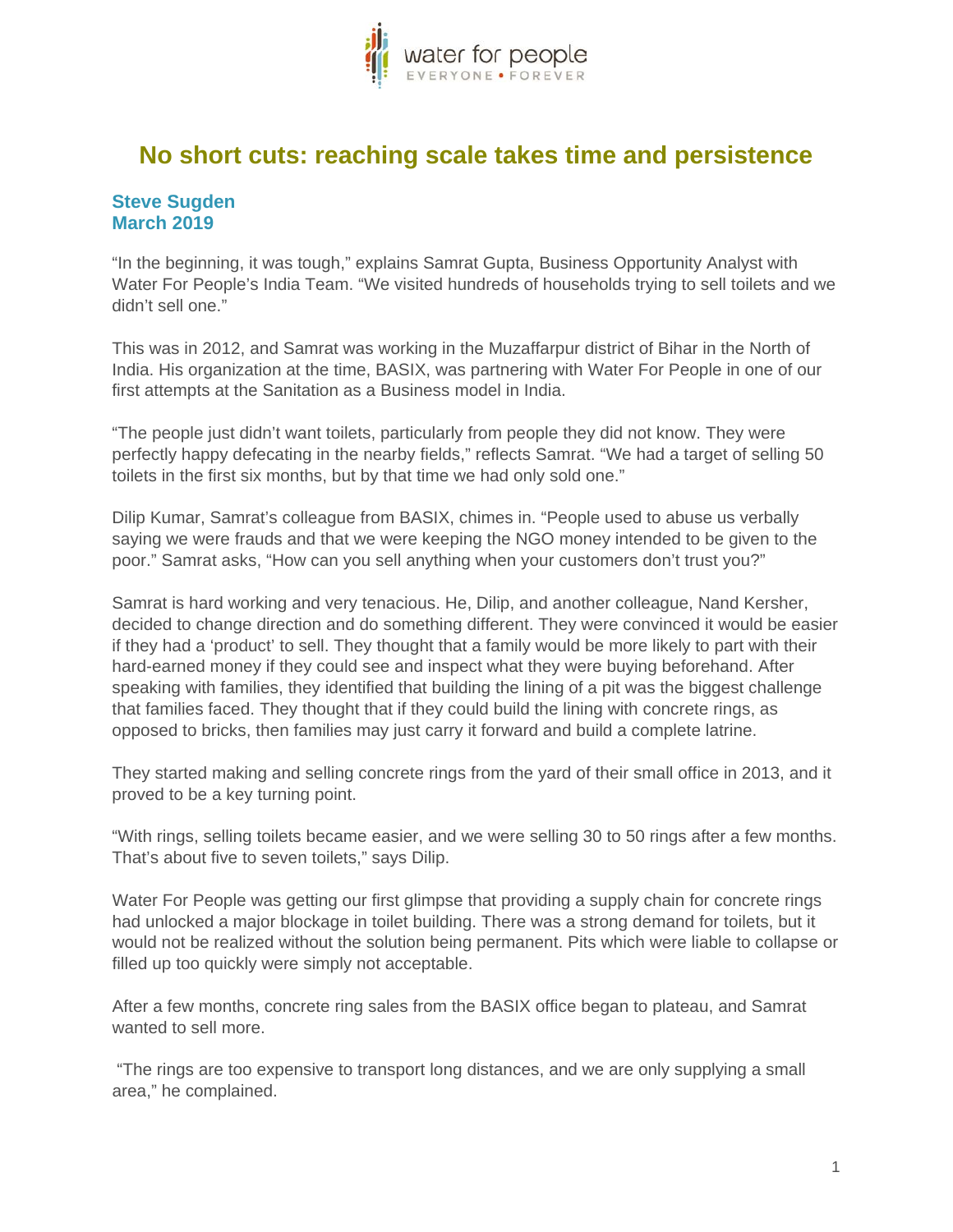

They took the bold decision to abandon selling rings themselves and instead try and convince other entrepreneurs to start up small ring production factories. It was not easy, as the potential new entrepreneurs did not believe there was a strong demand for rings and were not offered any financial support for setting up costs. For businesses to succeed, the owners cannot enter the market in a halfhearted manner and must really believe in their product. Water For People has learned that if entrepreneurs have expectations that an NGO will bail them out if they run into difficulties, they will never succeed. We wanted proper businesses, not pseudo-businesses who would always depend on external donor funds and survive on a promise of "jam tomorrow." We struggled to find entrepreneurs, and it took some gentle persuasion to eventually encourage Nand Kersher to be the first. He was working for BASIX and had seen ring sales grow, but he also realized his job was coming to an end with the new approach.

"Why not?" he said "I have nothing else to do except farming."

Four years later, it's 4pm and we are all sitting in a roadside restaurant waiting for our lunch to arrive. It is easy to lose track of time when visiting communities, and we are discussing the changes since the start of the program. After an initial quiet year when he only sold 30 to 40 rings a month, Nand's business is now booming.

"Between March and August last year, I sold 400 to 500 rings a month," he beams.

This roughly translates into 35 to 50 toilets a month and represents an amazing rate of growth. He even employs four people.

"I've built a house, bought some land, and managed to pay for my children's education. I'm happy," he adds.

And he is not alone. In 2018, Water For People supported cement ring supply chain growth in an additional seven districts in Bihar, all using the same principles of encouraging people to start businesses using a "light touch" approach. The approach has resulted in construction of more than 12,500 toilets within four months alone and the establishment of more than 65 concrete ring selling businesses (sometimes referred to as Points of Purchase, or POPs).

"It is now a lot easier to convince people," admits Dilip. "They are all aware of the governments push to build latrines, and they can see how successful the other sanitation businesses have been."

Our paneer, roti, and dal are brought to the table by a beaming waiter who cannot be more than 10 years old. It tastes wonderful. I see Dilip smiling and ask him why.

"In 2012, we visited one man's house, and he got angry with us saying we were frauds and it was the job of government and the NGOs to provide toilets for free," shares Dilip. "Last week I heard he bought a toilet."

The story reminds me of earlier today. We had visited the Minnapur Federation, an organization that manages a network of women-based self-help groups. I remembered a time in 2013 when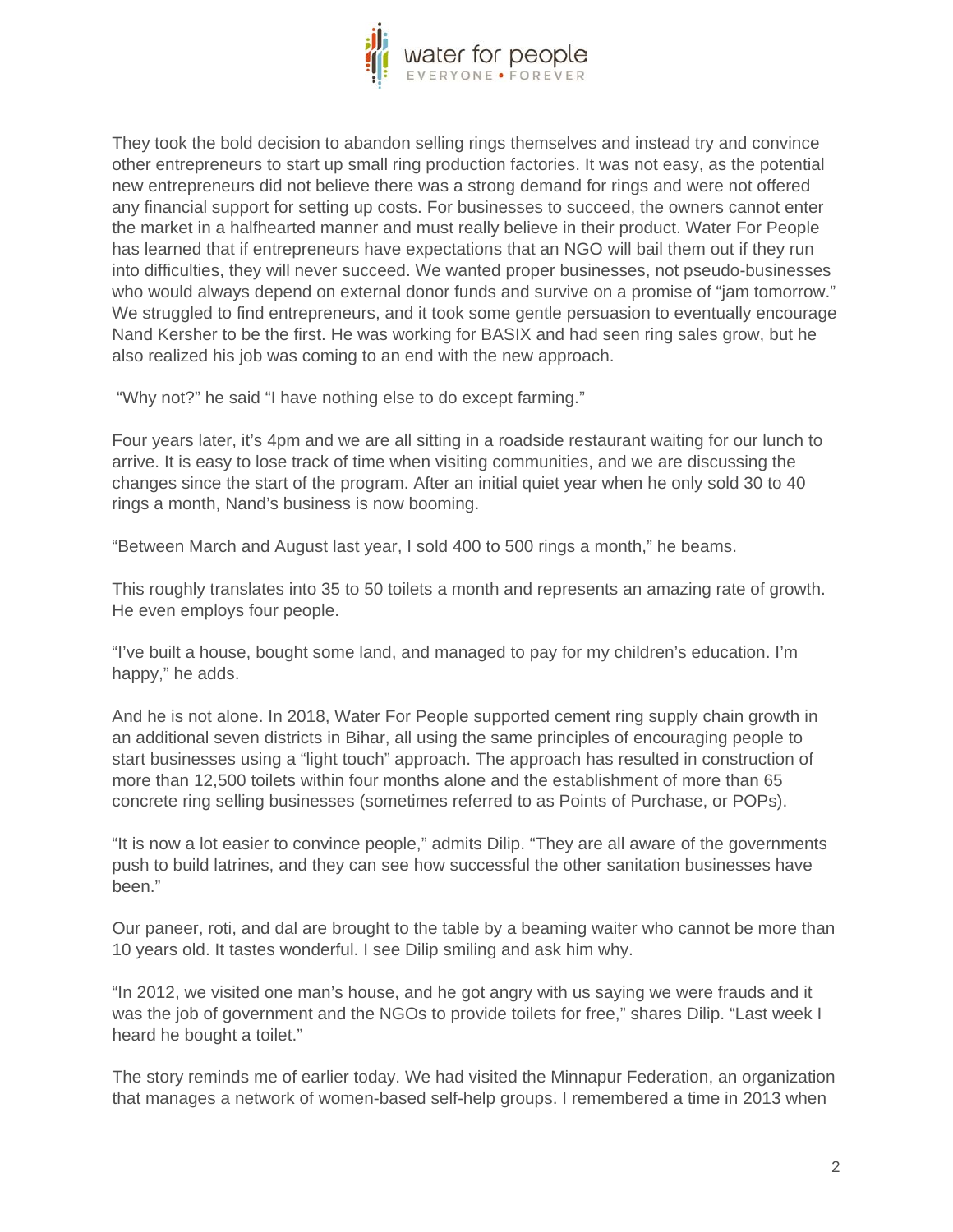

we tried to convince them to give toilet loans to their members. They agreed, but only if Water For People provided the initial funds to build the toilets. We refused on grounds that the Federation needed to have "skin in the game." We didn't want to set a precedent, and we didn't have any money anyway. The disgruntled Federation responded by refusing to take part in the program. Such debates are unfortunately not unusual within the development sector and are a nasty form of poverty poker. The NGO wants to achieve results, and the local organization wants to maximize its income. On this visit, we hear that the Federation set up a cement ring business and to date has given over 8,000 toilet loans to their members, all with their own funds. I gently remind the Federation Chairman of our previous conversation. He just smiled, as did I.

The conversation around the table switches to the future. Nand thinks that the market will be good for another two to four years, after which all the homes that are going to buy a latrine will have bought one and demand will decline. He thinks a lot of the existing sanitation businesses will close, but some will continue as there will always be somebody in need of a new toilet. He is thinking there may be opportunities in supplying septic tanks or emptying latrines when they are full.

"What should Water For People do next?" I ask Samrat.

"Leave Muzaffarpur, Sir," he responds. "We have done our job, the market has changed, and it is working. Why should we stay?"

This is Samrat's canny way of always answering a question with another question. I agree. We should remotely monitor to ensure the changes are permanent, but if we cannot add value there is no point having a presence in this area. There are many other blocks with poor ring supplies and other market failures within the sanitation sector on which to focus our scarce resources. I can also see Samrat is itching for a new challenge.

We visit another community after lunch where the village leader has ensured every home has a toilet by lending his own money to the poorer households. Very impressive and very clean. It's getting dark, and we head back to the hotel just over an hour's drive away. I'm quietly reflecting to myself that 32,000 toilets have been built because of this program, and households have invested over \$4.8 million to build them. Rather sadly, it also means that this program builds more latrines in one month than I have managed to build in my previous 28 glorious years of working on sanitation. I wish I'd started using the market system development approach years ago and still cannot understand why other NGOs are slow in adapting this obviously better way of working.

Samrat jolts me out of my daydreaming and asks me a dreaded Samrat-style question.

"Tell me one thing, Sir. What should we be doing about slum sanitation in Kolkata?"

Samrat's "tell me one thing" questions never involve just one thing and usually result in about three hours of discussion, but I also know it's useless pretending to be asleep; he is far too persistent to only ask once. I'm glad that Samrat seems to have found a new market failure to